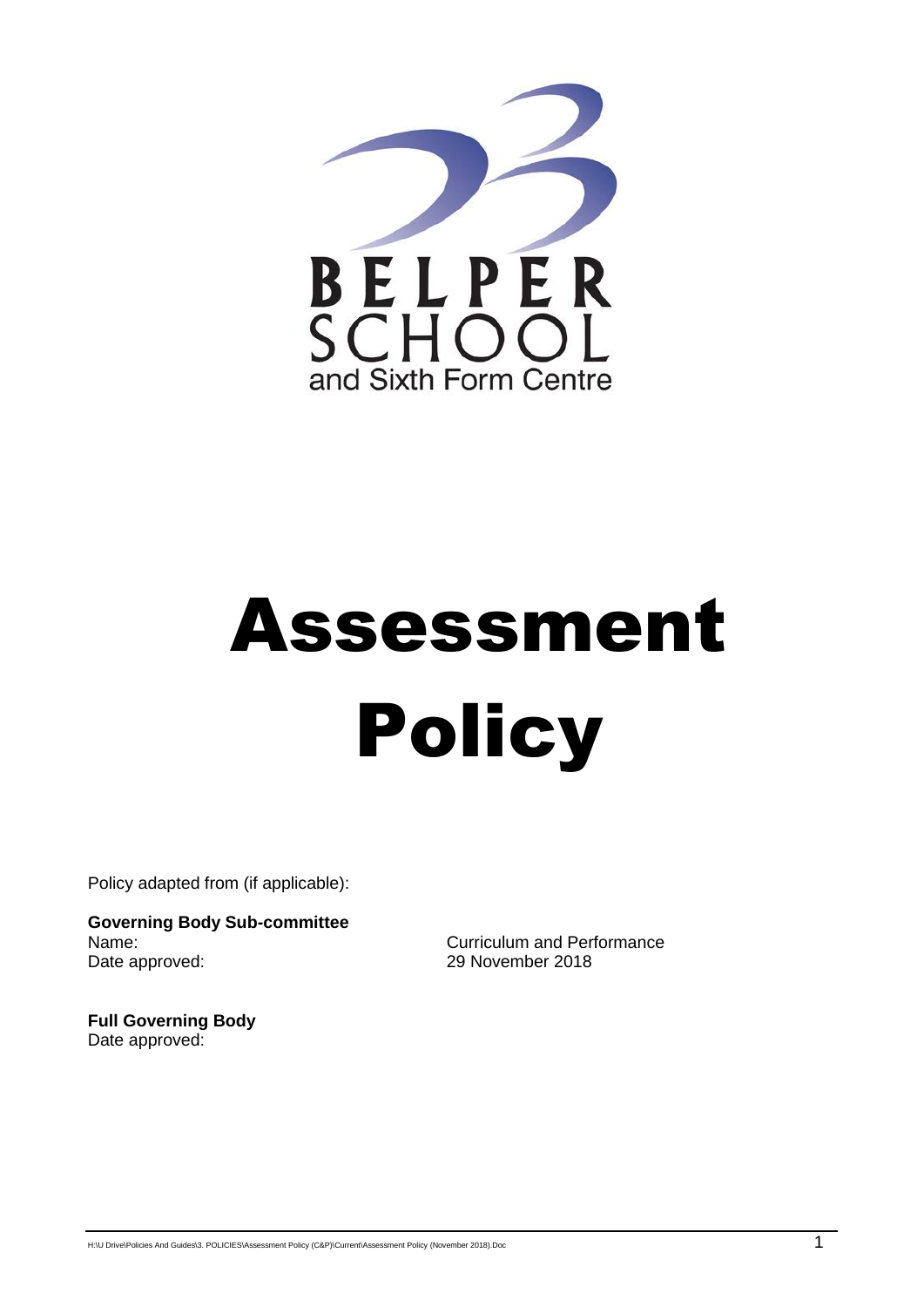

#### **Aims of the Policy**

- To provide a clear system that promotes outstanding learning and teaching.
- To ensure a consistent approach to assessment across all faculties and departments in the school.
- To ensure that all students are able to make good progress in all subjects.
- To give clear guidelines on the school's approach to assessment for all its main stakeholders: teachers, students, parents and governors.

#### **Assessment Overview**

Assessment takes a number of different forms and serves a number of distinct purposes. All marking should be meaningful, manageable and motivating. The Teachers' Standards state that teachers should 'give students regular feedback, both orally and through accurate marking, and encourage pupils to respond to the feedback'. This is not a requirement for pupils to provide a written response to feedback: it could simply be that pupils should act on the feedback in subsequent work.

Assessment is used by teachers to enable them to form valid and reliable judgements of students' progress for the development of the curriculum. This means that teachers monitor and track the progress of all students that they teach, and particularly students in defined learner groups, in order to decide which students may need additional support. Teachers can then provide the necessary interventions to allow each student to make the required progress in order to reach or exceed their potential.

Assessment is also used to motivate pupils to progress. This does not mean always writing indepth comments or being universally positive: sometimes short, challenging comments or oral feedback are more effective. If the teacher is doing more work than their students, this can become a disincentive for students to accept challenges and take responsibility for improving their work. Assessments should be made with the intention of allowing the student to understand what they need to do in order to make further progress with their work in order to create positive student outcomes.

Formal assessment of student progress is recorded regularly into the school's student information system (ePortal) by teachers through looking at a range of each student's work to consider what progress they are making. This can include summative assessment techniques such as looking at test results, formative evaluation of students' class work and homework, and the students' own perceptions of their learning. Teachers will evaluate how well students are doing against relevant age-related expectations or as set out by the national curriculum, locally agreed syllabus, faculty procedures or exam board criteria as appropriate.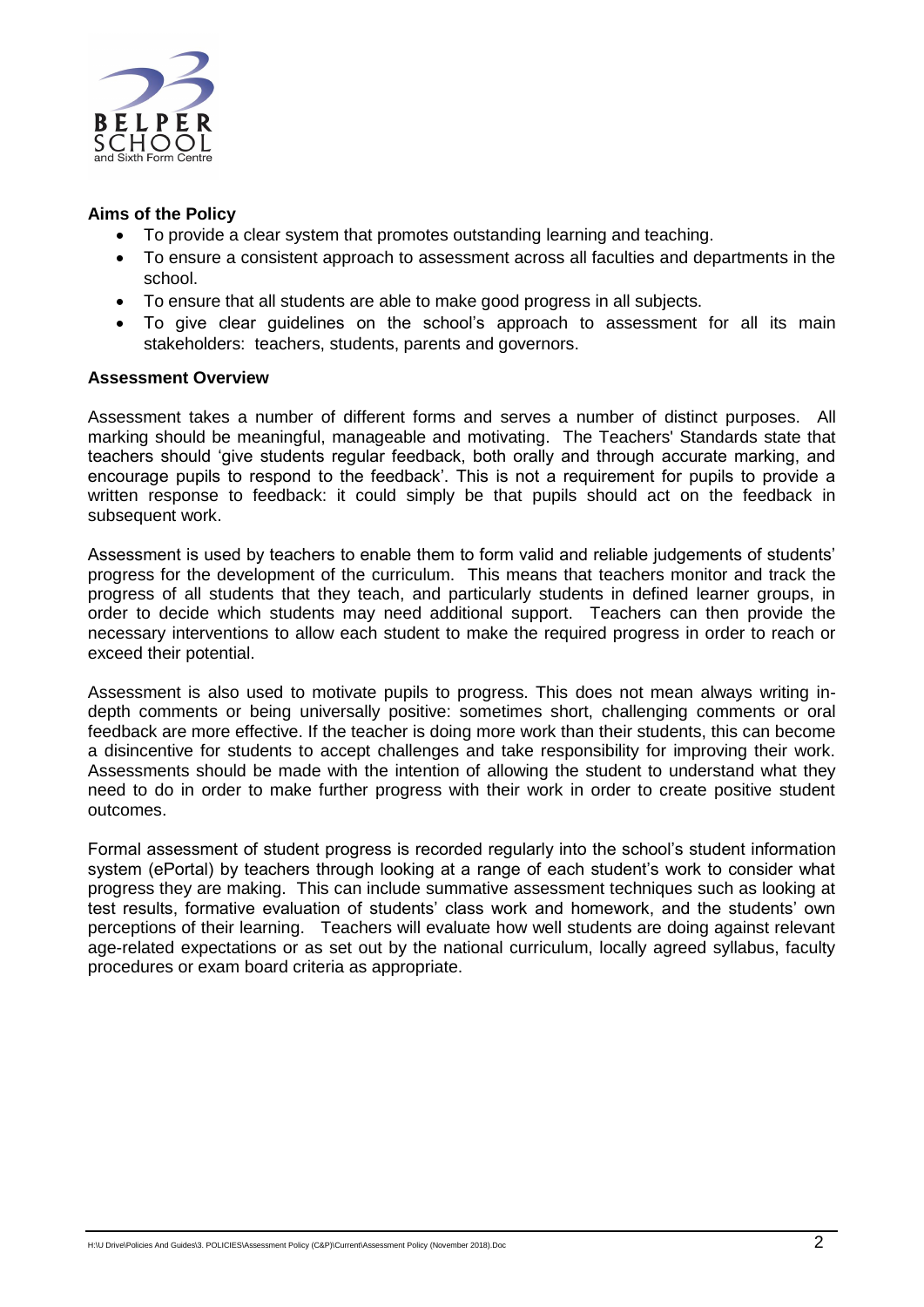

## **Section 1. Types of Assessment at Belper School & Sixth Form Centre**

Effective assessment is an essential part of the education process. At its heart, it is an interaction between teacher and student: a way of acknowledging students' work, checking the outcomes and making decisions about what teachers and students need to do next, with the primary aim of driving pupil progress. This can often be achieved without extensive written dialogue or comments.Assessment commonly involves both written and verbal feedback from teachers but it may also involve a number of techniques such as peer assessment whereby students evaluate each other's work against a set of criteria given by the teacher or selfassessment whereby students evaluate their own work against a defined set of criteria. All these forms of assessment are equally valid and the most important person in deciding what is appropriate is the subject teacher. Oral feedback, working with pupils in class, reading their work – all help teachers understand what students can do and understand and allow them to make informed decisions about how best to help individual students make better progress. The impact of the feedback, however given, will be seen in how a student is able to tackle subsequent work.

Assessment and marking varies by age group, subject, and what works best for the student and teacher in relation to any particular piece of work. Teachers will adjust their approach as necessary and will incorporate the outcomes into subsequent planning and teaching.

An important element of assessment is to acknowledge the work a student has done, to value their efforts and achievement, and to celebrate progress. There are many ways to do this without extensive marking and too much feedback can take away responsibility from the student, detract from the challenge of a piece of work, and reduce long term retention and resilience-building. Accepting work that pupils have not checked sufficiently and then providing extensive feedback detracts from students' responsibility for their own learning, particularly in editing and drafting skills. Students are encouraged to check their own work by understanding the success criteria, presented in an age appropriate way, so that they complete work to the highest standard.

#### **1a. Formative Assessment**

Regularly throughout the school day, across all key stages, teachers use formative assessment which can have a huge impact on motivation and attainment. This involves the continuous use of a wide range of classroom assessment methods to improve learning. This is the most common method of assessment used by teachers at the school and may include differentiated questioning, verbal and written feedback, peer and self-assessment, exemplification, online assessment and close reference to clear and precise learning objectives which are shared with students in every lesson. Most forms of formative assessment are not usually recorded by teachers but it is important that it is acted upon. Formative assessment data is used for teachers' own planning purposes and to inform professional dialogue between the student and other stakeholders.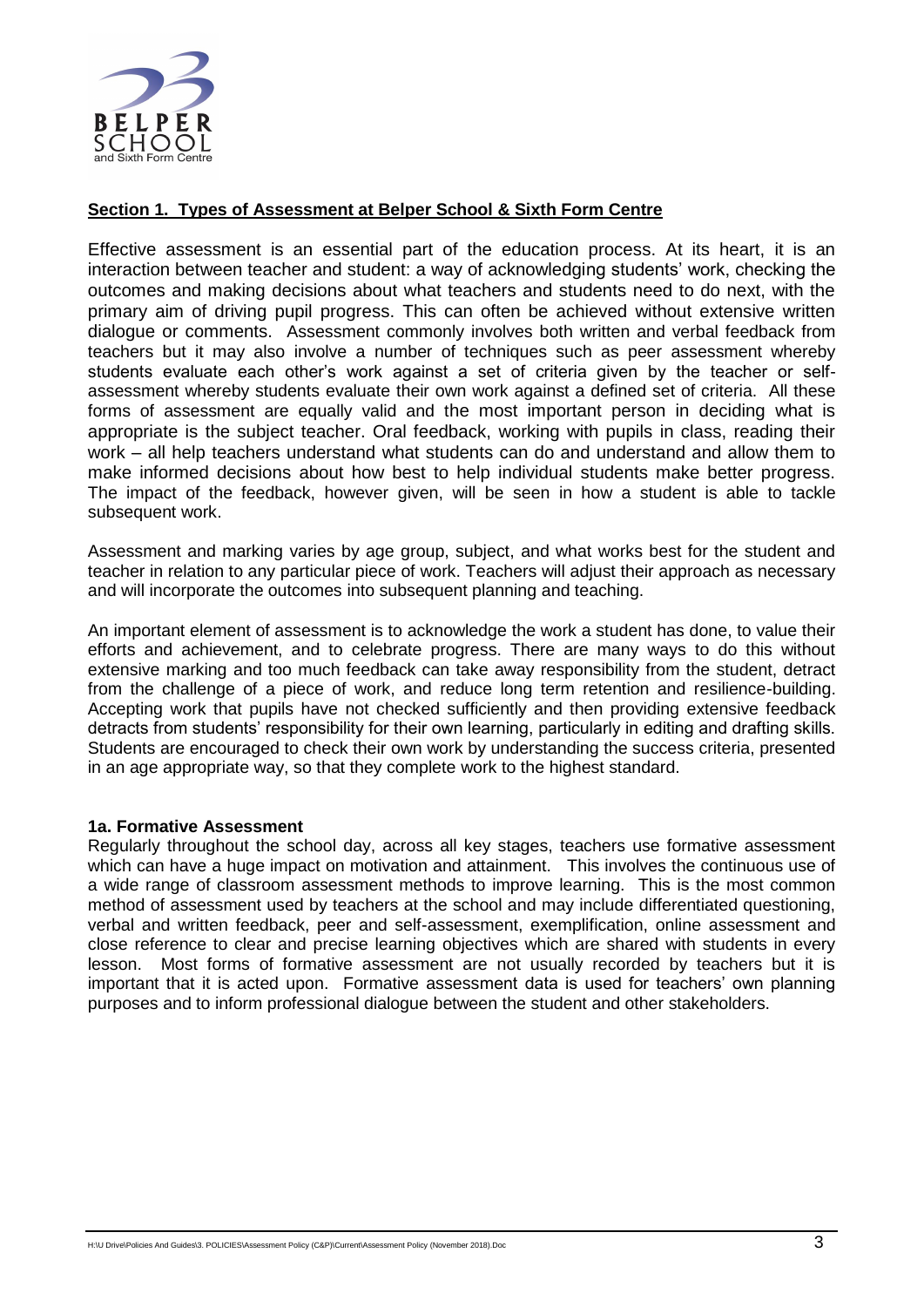

#### **1b. Summative Assessment**

These are external or internal exams or controlled assessments which provide an assessment *of* learning. These types of assessments are commonly undertaken at the end of an academic year or at the end of unit. Summative assessments are used to inform teachers of students' progress and understanding. They measure what a student knows or can do at a particular point in time.

Periodically, such as once per year, in every subject, all students will undertake an internally set summative assessment task which will be assessed by the students' subject teacher and this grade will be recorded in the school's student information system (ePortal) and shared with parents/carers. For Year 11 and Year 13 the summative assessment task will usually take place in December/January - commonly referred to as 'mock exams' - and for all other students they will usually take place during the summer term.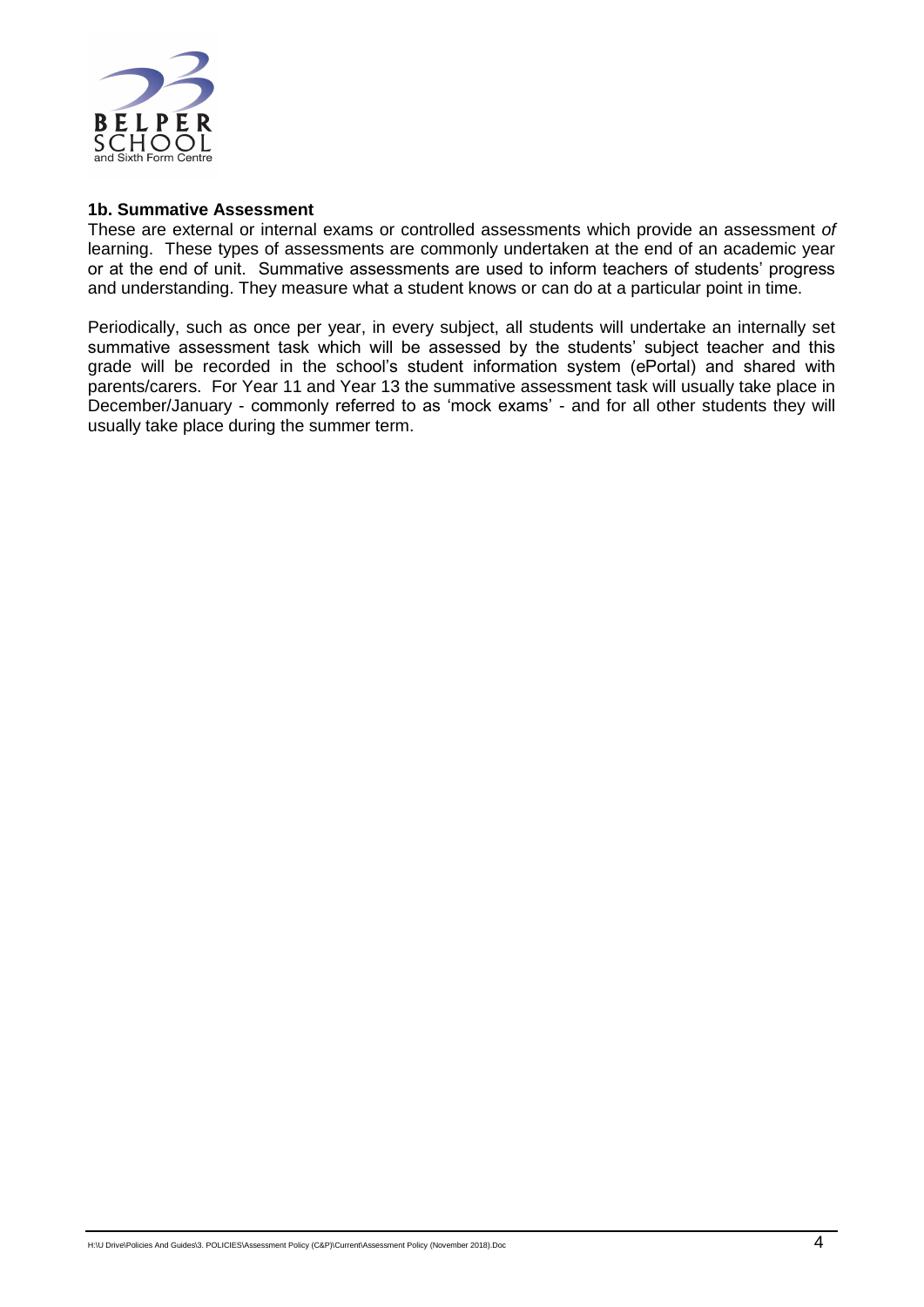

# **Section 2. Assessment Procedures Used at Belper School & Sixth Form Centre**

#### **2a. Faculty/Department Assessment and Marking Procedures**

Each faculty/department will determine the assessment and marking procedures in their areas, responding to the different workload demands, and drawing on teacher professionalism to create a meaningful and manageable approach to assessment. Marking practice within each faculty/department will be proportionate and consider the frequency and complexity of required written feedback, as well as the cost and time-effectiveness of marking in relation to the overall workload of teachers.

Each faculty/department will produce a document called the [**Faculty/Department name] Assessment and Marking Procedures**. The faculty/department's procedures will automatically adopt the principles of this assessment policy and explain how marking is consistently expected to be evidenced by teachers in that faculty. It will also detail where students taught in that faculty will be expected to keep their Assessment Tracking Sheets. The faculty/department procedures will also incorporate an **Assessment Plan (see Appendix 1)**. The Assessment Plan will be used by all stakeholders to state that each student's work will have an in-depth mark periodically e.g. every half term and for organising work scrutinies of students' work.

Each faculty/department Assessment Plan describes the types of assessment that might be expected to take place and where a record of the assessment can be evidenced (e.g. exercise book, test, practical assessment sheets etc.) The individual tasks may be completed at any time during the assessment window and will be assessed in a timely manner. The Assessment Plan will take into consideration group rotations for subjects that utilise this method of timetabling. It will be revised each academic year as necessary and made available on the school website for parents and students. During any update cycle, The Assessment Plans for the current academic term (autumn, spring, summer) for each faculty/department will always be available on the school website. The Assessment Plan will also include any faculty pre-agreed deadlines for end of unit marking and recording of student assessments.

#### **2b. Approach to Written Work**

Teachers must make efforts to ensure that all written work undertaken by students in exercise books/assessment folders is dated by students and labelled alongside the work as class notes or homework. Teachers will ensure that they regularly give some form of written or verbal feedback to students for these tasks. Some subjects require students to undertake practical work or project based activities which may involve little written feedback until the end of the project. In some subjects students will have books that are used for making notes and writing short answers that may have been peer-assessed or self-assessed. It is not unusual for these types of books to have no written feedback recorded in them from the subject teacher.

Additionally, when a teacher gives written or verbal feedback to a student then they may make reference to some literacy or numeracy mistakes made by the student. Students should then correct these errors and attempt to not make them in subsequent work. Students may seek further guidance from their subject teacher if they are unclear about the reason for the error.

Where it is evident that students in Years 7-11 have put a lot of time/effort into their work then this exceptional effort/performance should be acknowledged by the school's rewards system and a merit should be awarded to the student using school's rewards system. The code **M in a circle** should also be recorded on the students' work to show that a merit has been added to ePortal.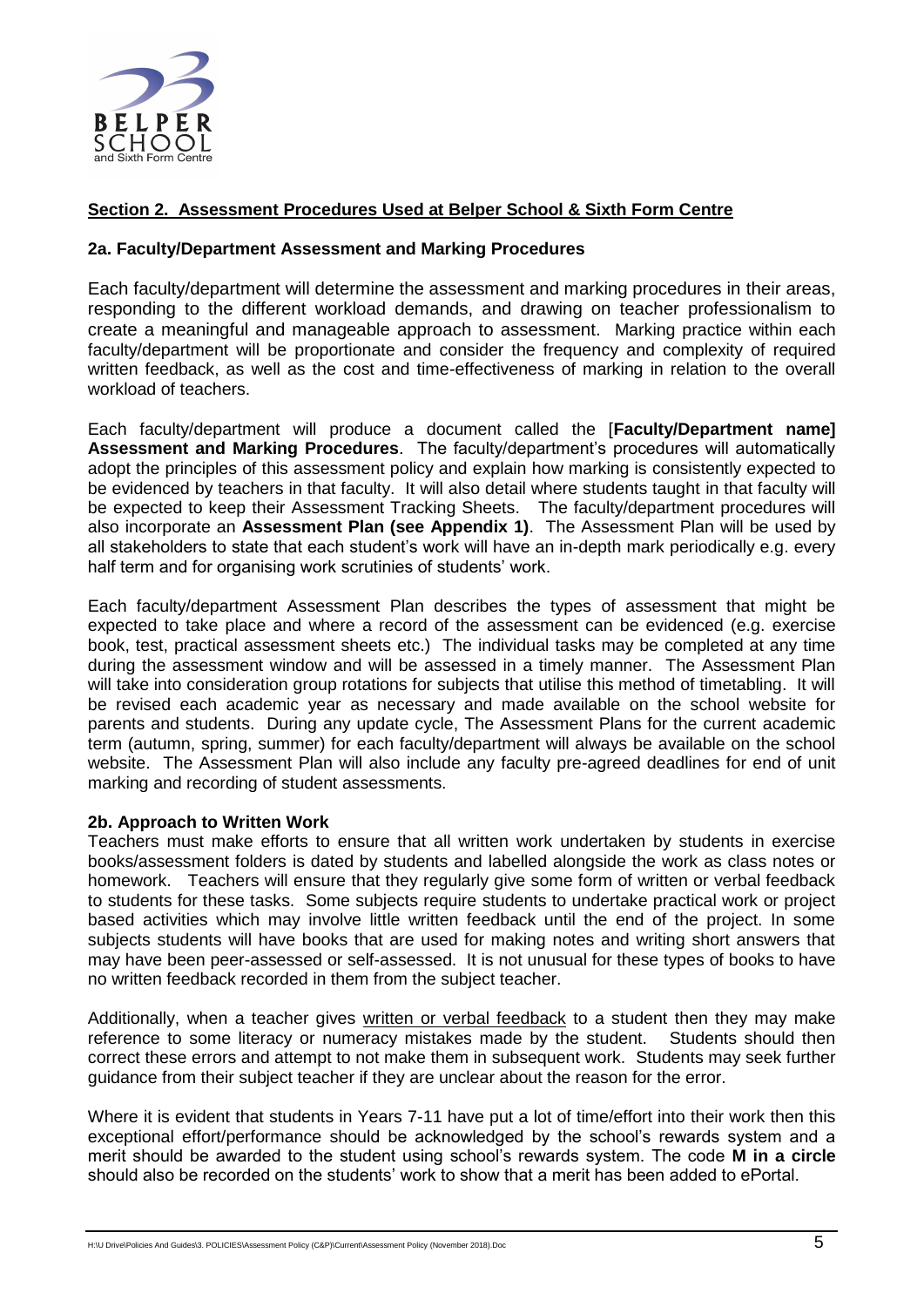

During periods of time when students are undertaking summative tests or completing coursework or controlled assessments it is accepted that teachers will prioritise this assessment over the marking of students' written work in exercise books or assessment folders.

In Years 7-10 and 12 each student will receive effective written feedback regularly. In Years 11 and 13 students will receive this regularly and proportionately.

#### **2c. Effective Written Feedback**

Faculty Assessment Plans will state that effective written feedback will be given to pupils regularly. It should also state which pieces of student work could receive effective written feedback. The phrase 'Next Steps' will also be written which will show that this feedback is effective written feedback.

For all effective written feedback, the teacher will record the date on the student's work when they gave the written feedback to the student. When effective written feedback has been undertaken this may not necessarily include a written grade for students in Years 7-9 but it will always include some feedback that explains what the student needs to do in order to make further progress. This means that effective written feedback will always include the phrase '**NEXT STEPS'** as part of the written teacher dialogue followed by detailed comments from the teacher explaining what the student needs to do to make further progress towards their end of year target.

Regular effective written feedback will include written comments on what the student has done well. It should also detail what needs further improvement and how that improvement may be secured in future work. This will include a comment about a skill or action that the student needs to undertake when they complete subsequent work. When the teacher assesses any future work that the student has completed they will be able to judge whether the student has acted on the feedback and whether they are making progress.

Where students are undertaking exam board related coursework or controlled assessment during an assessment window then the teacher must always refer to the exam board regulations which may limit the quantity and detail of written feedback including next steps.

In Years 7 - 9, teachers will assess with regard to the appropriate framework. For students in Years 10-13 teachers should assess using assessment criteria set out in specifications to indicate the grade which work at this level would be likely to gain. In Years 10-11, effective written feedback will refer to exam board grades where applicable. Assessments of students work in Years 12-13 will relate directly to the requirements and methodologies of the relevant awarding bodies for the AS, A-level or other Key Stage 5 qualifications being studied. It is important that students have the opportunity to develop their understanding of the different levels or if they are meeting age expected criteria or exam grades as appropriate and how to progress. This will necessitate the teacher providing specific advice and targets for improvement when undertaking effective written feedback of students' work in Years 10-13 and provide quality detailed feedback as part of this process to students. Teachers should be mindful of all aspects of these students' work – both written and oral and they should cross check this with target data to ensure students are performing in line with their ability and potential.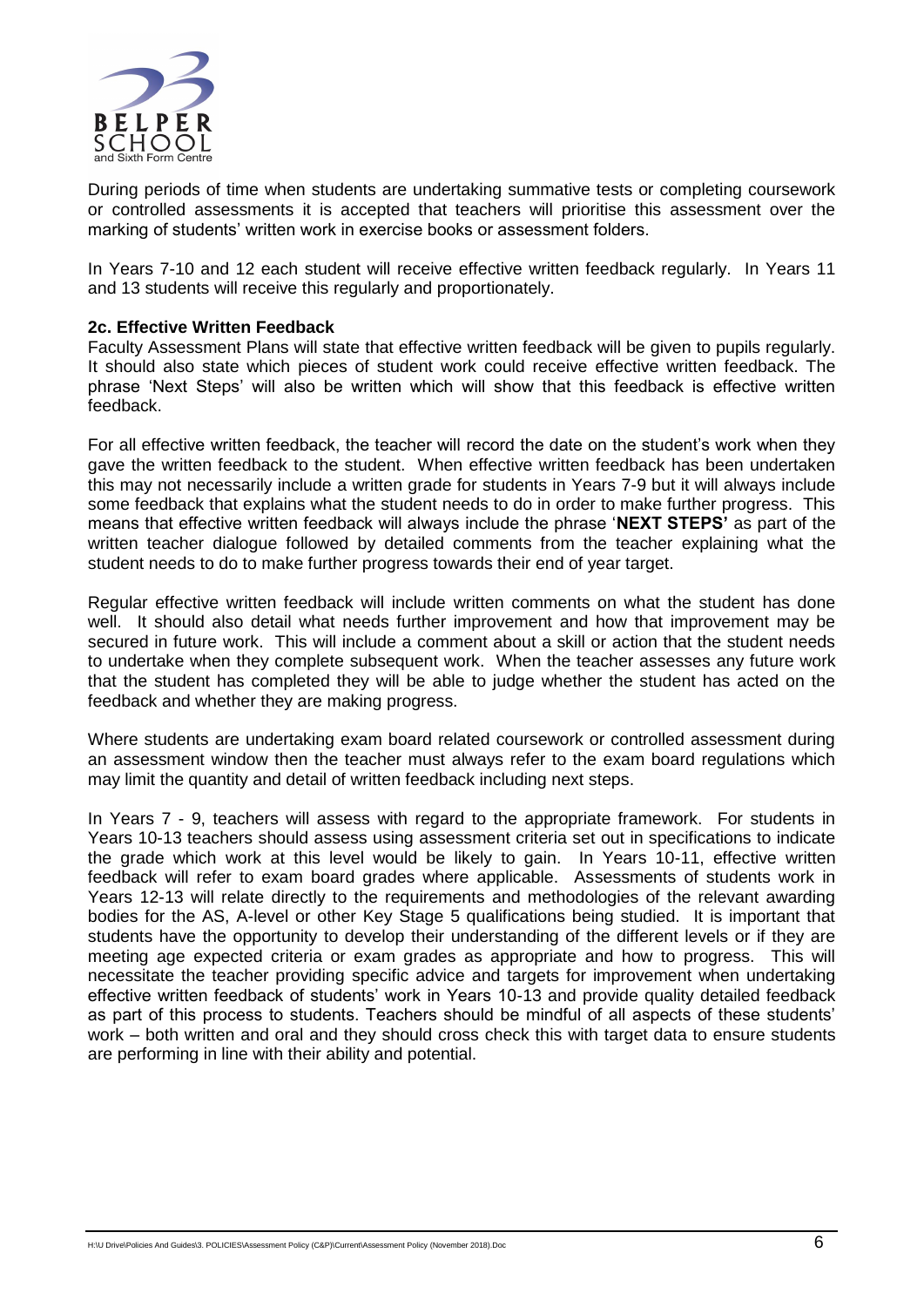

## **Section 3. Assessment Tracking Systems at Belper School & Sixth Form Centre**

#### **3a. Assessment Tracking Systems for Teachers**

Teachers need to know if students are on track to achieve end-of-year or key stage expectations, and whether students are where they should be, and they are best placed to make such judgements through their professional knowledge. However, data about this needs to be recorded so that the school can effectively track and monitor the progress of students including specific cohorts and learner groups. Unless there are issues of performance to address and monitor, or mock exam grades need recording, whole school summative data will not normally be collected more than three times a year per pupil.

In addition to termly ePortal data entry, some faculties may have specific ways of tracking student progress as detailed in their Faculty/Department Assessment Procedures. As part of the tracking process three times each academic year (twice for Year 11 and Year 13) all teachers are required to record a series of assessment data into ePortal including an 'estimated target grade' (for the end of the academic year for all students in Years 7-9, the end of year 11 for students in Years 10-11, and the end of the academic year for students in Years 12-13) based on students' current performance. This data is recorded in ePortal using a published timetable of autumn, spring and summer data entry windows. The data is then exported into the school's electronic data analysis tool (currently SISRA Analytics). This facilitates teachers' access to data and targets and enables teachers to inform their practice accordingly.

All end of Key Stage 4 targets in SISRA Analytics and ePortal for students in Years 7-11 are currently based on students' performance in year 6 (key stage 2) statutory tests. Most students are set targets based on making a minimum of three levels of progress from the end of year 6 to the end of year 11. Some students who are expected to make exceptional progress will be set targets indicating they have made four or more levels of progress in some subjects.

For students in Years 12-13 the targets set for students in SISRA Analytics and ePortal are based on ALIS (Advanced Level Information System) data which analyses students' prior performance at GCSE.

#### **3b. Assessment Tracking System for Students**

Each faculty has a student assessment tracking sheet, as detailed in their Faculty Assessment and Marking Procedures, which is made available for students to use in all subjects. These should be either permanently fixed to the inside of the front of exercise books, and inside the cover of students' folders or within special pages in Student Planners for subjects where students do not have books or folders. The Faculty/Department Assessment Procedures will confirm where students in each subject/year group will be expected to keep this tracking information. Teachers are responsible for ensuring that student assessment tracking sheets are regularly updated. The data that students will be expected to record on their tracking sheets will be determined by the Faculty/Department Assessment Procedures.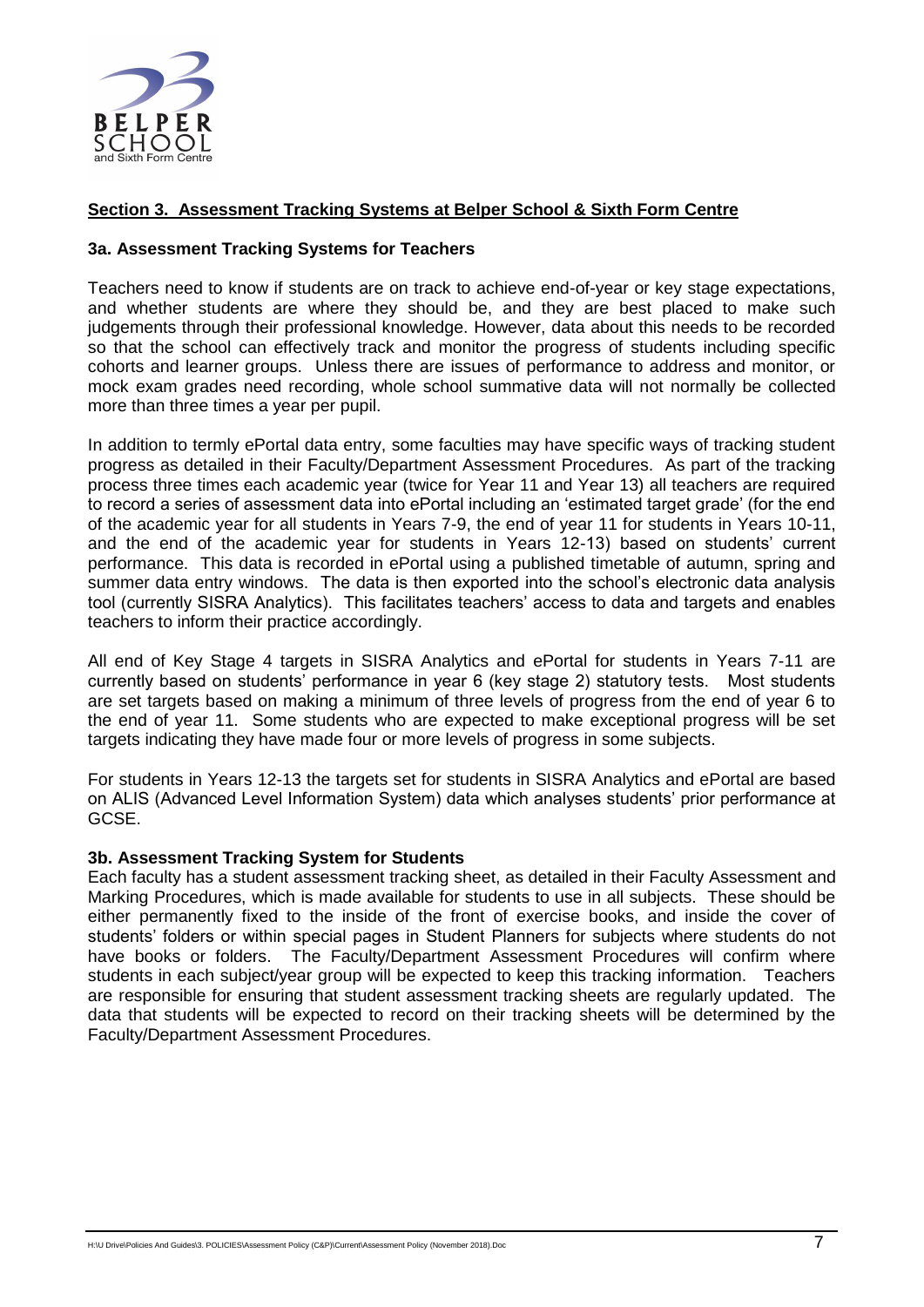

#### **3c. Assessment Tracking Systems for Parents/Carers**

Parents will be able to track the progress of their child(ren) by reading the next steps actions and other written feedback recorded in student exercise books/assessment folders/Student Planners, or asking students what progress they have been making with work in practical subjects. Additionally, parents/carers with Parental Access via ePortal can log on and view their students current target grades and 'working at' levels and additional data relating to effort, behaviour etc. in each subject. This data is updated in ePortal three times a year for students except those in Year 11 and Year 13 where it is only recorded twice. The grades obtained by students for end of year summative assessments are also recorded electronically in ePortal. Parents/carers will also receive a written report once per year that shows student progress over the last three academic terms in each subject. An opportunity is also made at an annual Parents' Consultation Evening to discuss progress with subject teachers